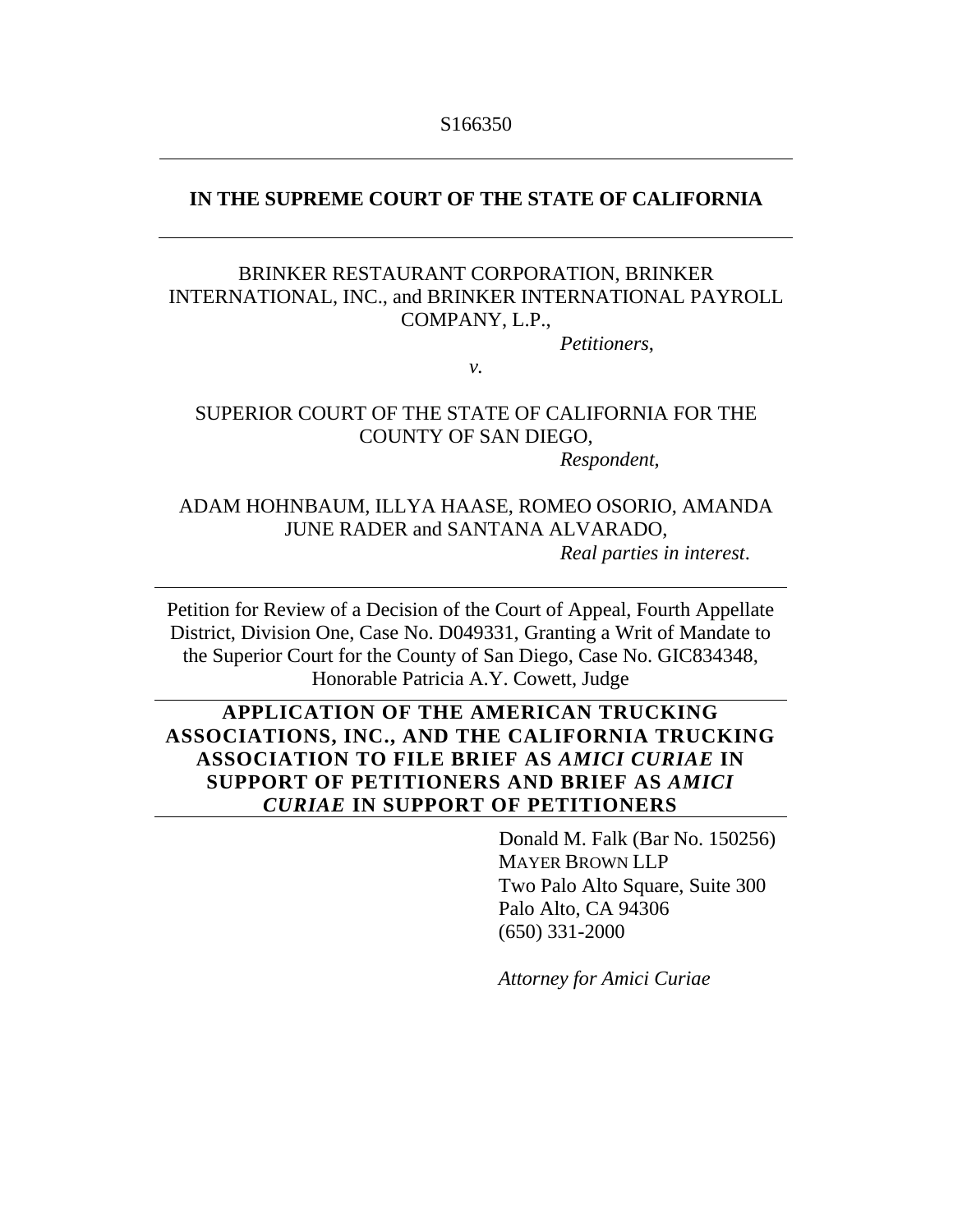### **APPLICATION OF THE AMERICAN TRUCKING ASSOCIATIONS, INC., AND THE CALIFORNIA TRUCKING ASSOCIATION TO FILE BRIEF AS**  *AMICI CURIAE* **IN SUPPORT OF PETITIONERS**

To the Honorable Robert M. George, Chief Justice:

The American Trucking Associations, Inc. ("ATA") and the California Trucking Association ("CTA") respectfully apply for permission to file the accompanying brief as *amici curiae* in support of petitioners. The reply brief in this matter was filed July 20, 2009. Accordingly, this application is timely under Rule  $8.520(f)(2)$  of the California Rules of Court.

ATA is a trade association of motor carriers, state trucking associations, and national trucking conferences created to promote and protect the interests of the trucking industry. Directly and through its affiliated organizations, ATA represents over 30,000 companies and every type and class of motor carrier operation in the United States. ATA regularly advocates the trucking industry's common interests before state and federal courts. Because of their effects on the trucking industry, ATA and its members have a strong interest in the interpretation of wage and hour regulations.

CTA is the largest state trucking organization in the United States, providing comprehensive policy, regulatory, legislative and training support to our member companies. CTA members range from one-truck

1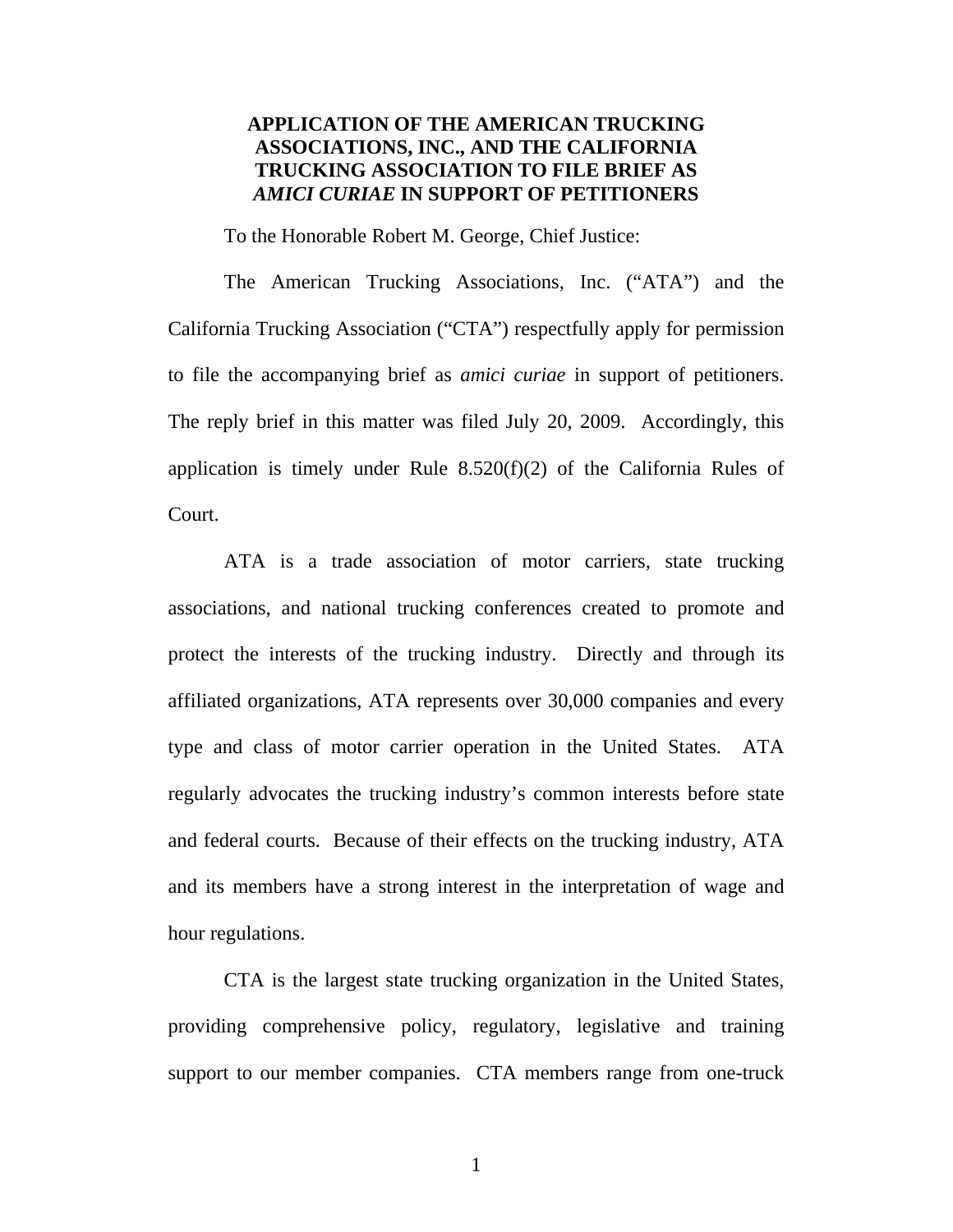operators to the largest international trucking companies in the world and who provide safe and efficient goods movement to every sector of the United States economy. In California, 1 out of every 12 jobs is related to the trucking industry.

The views of ATA and CTA will assist this Court by explaining the consequences of the meal-break provisions on the trucking industry. The Legislature is presumed not to enact statutes with unreasonable consequences, so the ramifications of the parties' proposed interpretations of the Labor Code take on great significance. Because the correct interpretation of the meal-break provisions is a matter of vital importance to the trucking industry, ATA and CTA respectfully submit their views on this issue.

#### **CONCLUSION**

The application for permission to file a brief as *amici curiae* should be granted.

August \_\_, 2009 Respectfully submitted,

Donald M. Falk (Bar No. 150256) MAYER BROWN LLP Two Palo Alto Square, Suite 300 Palo Alto, CA 94306 (650) 331-2000

\_\_\_\_\_\_\_\_\_\_\_\_\_\_\_\_\_\_\_\_\_\_\_\_\_\_\_

*Attorney for Amici Curiae*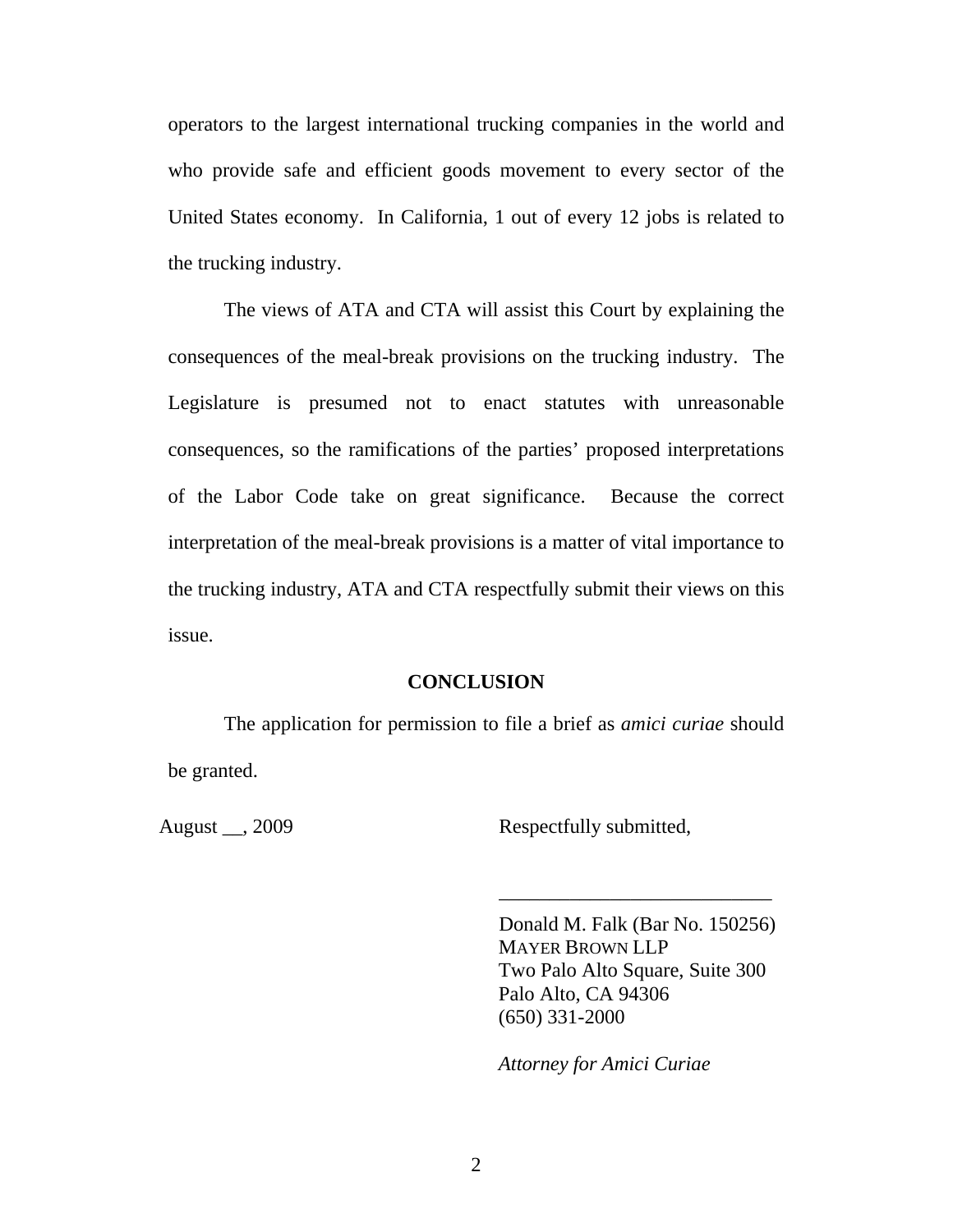## **TABLE OF CONTENTS**

| I.      |                | AS THE COURT OF APPEAL CORRECTLY HELD, THE<br>MEAL BREAK REQUIREMENT IS SATISFIED WHEN<br>THE EMPLOYER MAKES MEAL PERIODS AVAILABLE |  |  |
|---------|----------------|-------------------------------------------------------------------------------------------------------------------------------------|--|--|
|         | $\mathsf{A}$ . | The Plain Language Of Labor Code Sections 226.7<br>And 512 Requires Only That A Meal Period Be Made                                 |  |  |
|         | $\mathbf{B}$ . | The Orders From The Industrial Welfare Commission                                                                                   |  |  |
| $\Pi$ . |                | PLAINTIFFS' CONTRARY INTERPRETATION OF THE<br>MEAL BREAK REQUIREMENT WOULD HAVE<br>SERIOUS EFFECTS ON THE TRUCKING INDUSTRY7        |  |  |
|         | $\mathsf{A}$ . | Mandatory Meal Periods Would Be Impossible To                                                                                       |  |  |
|         | <b>B.</b>      | Mandatory Meal Periods Would Be Unsafe And                                                                                          |  |  |
|         |                |                                                                                                                                     |  |  |

## **Page**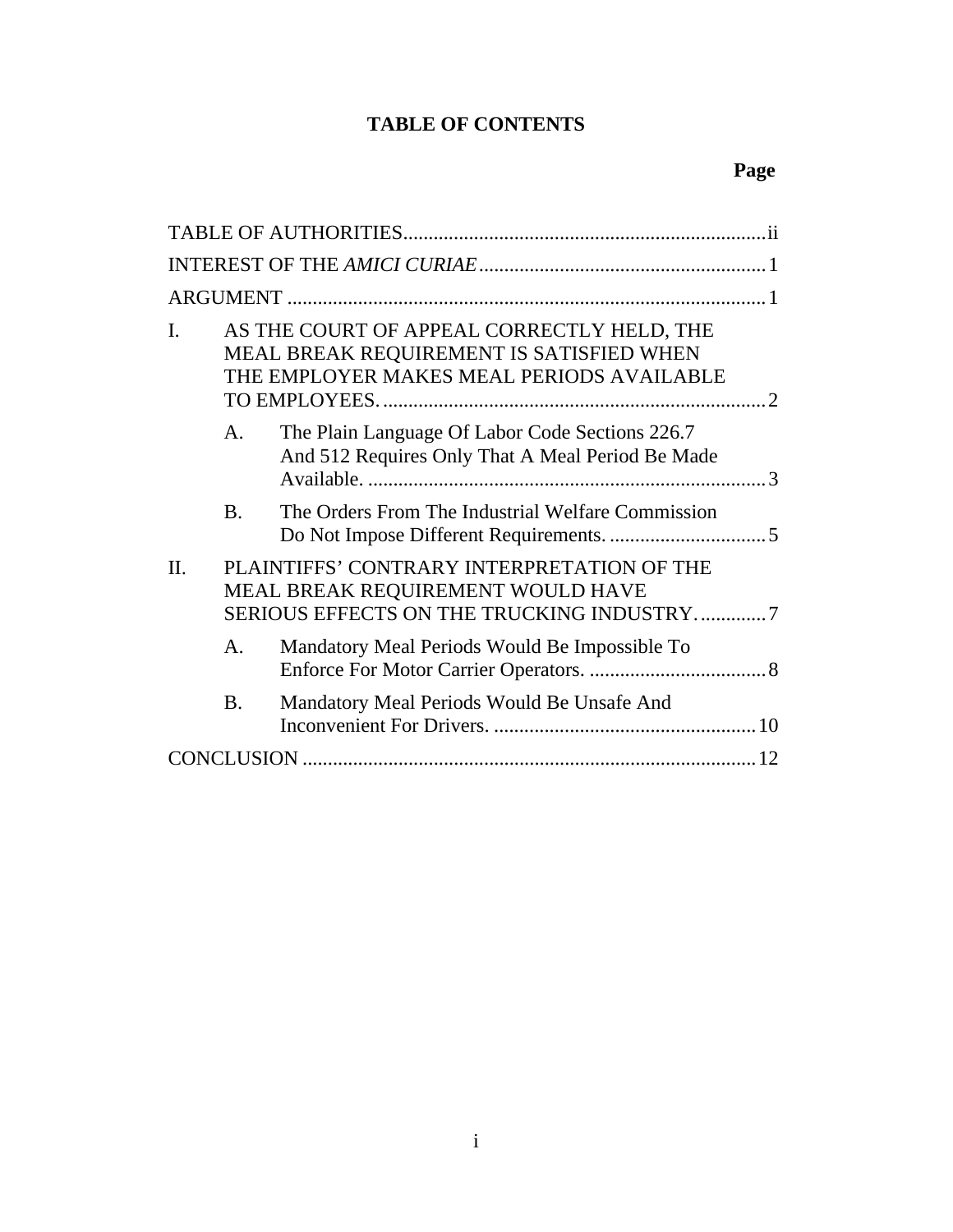## **TABLE OF AUTHORITIES**

## **Page**

## **CASES**

| Anderson v. Mt. Clemens Pottery Co.                                                                |  |
|----------------------------------------------------------------------------------------------------|--|
| Brown v. Fed. Exp. Corp.                                                                           |  |
| Comm'n on Peace Officer Standards & Training v. Superior Court                                     |  |
| Copley Press, Inc. v. Superior Court                                                               |  |
| Day v. City of Fontana                                                                             |  |
| Gabriella v. Wells Fargo Fin., Inc.<br>(N.D. Cal. Aug. 4, 2008) 2008 WL 3200190 (Illston, J.) 4, 5 |  |
| Kenny v. Supercuts, Inc.                                                                           |  |
| Kimoto v. McDonald's Corps.                                                                        |  |
| Marlo v. United Parcel Serv., Inc.                                                                 |  |
| Murphy v. Kenneth Cole Prods., Inc.                                                                |  |
| People v. Lawrence                                                                                 |  |
| Perez v. Safety-Kleen Sys., Inc.                                                                   |  |
| Salazar v. Avis Budget Group, Inc.                                                                 |  |
| Sav-On Drug Stores, Inc. v. Superior Court                                                         |  |
| Watson-Smith v. Spherion Pac. Workforce, LLC                                                       |  |
| Webster v. Superior Court                                                                          |  |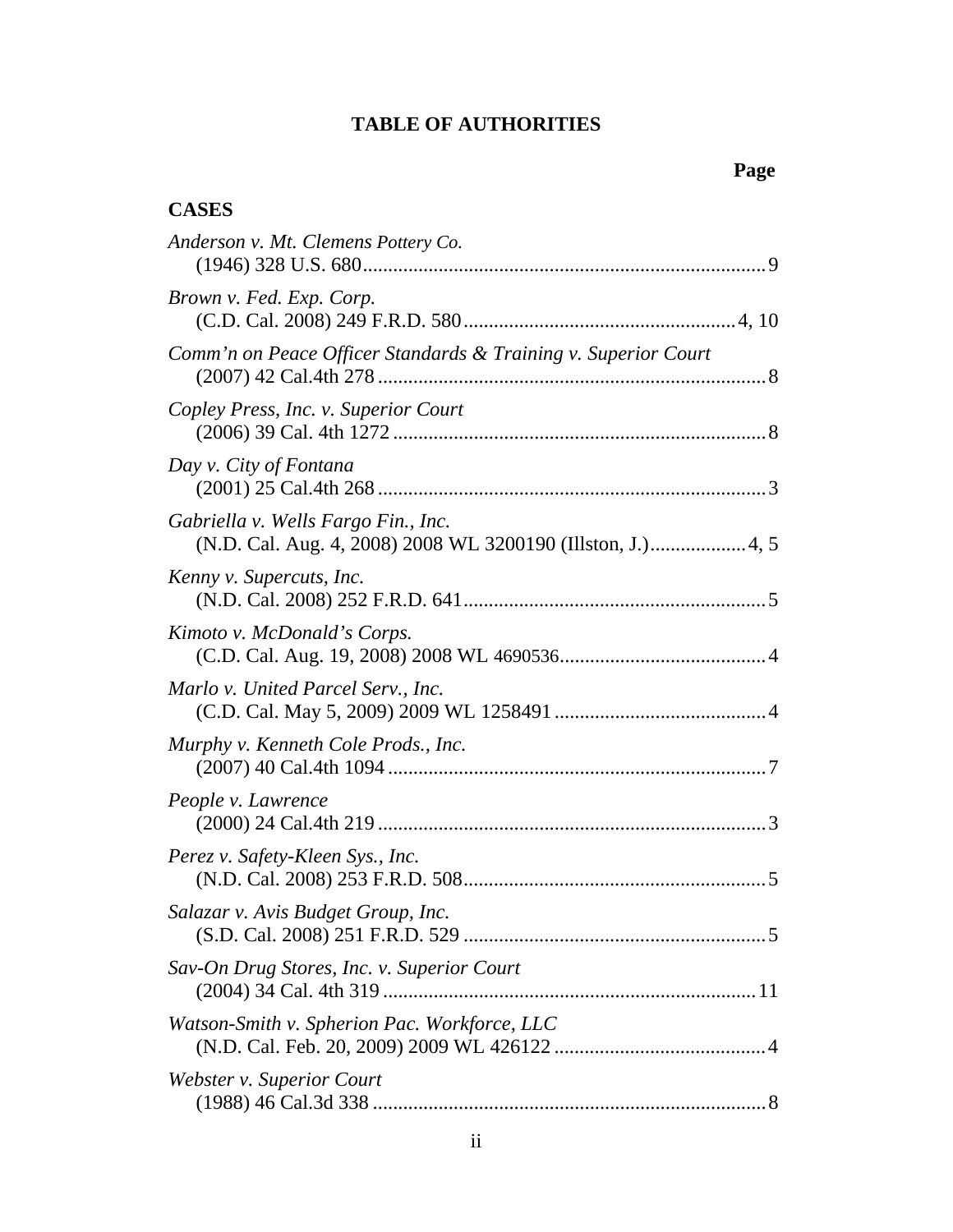## **TABLE OF AUTHORITIES—CONTINUED**

## **Page**

| White v. Starbucks Corp.                                            |
|---------------------------------------------------------------------|
| Wren v. RGIS Inventory Specialists                                  |
| <b>STATUTES AND REGULATIONS</b>                                     |
|                                                                     |
|                                                                     |
|                                                                     |
|                                                                     |
|                                                                     |
| <b>MISCELLANEOUS</b>                                                |
| Hours of Service of Drivers, 68 Fed. Reg. 22,456 (Apr. 16, 2003)11  |
| Hours of Service of Drivers, 70 Fed. Reg. 49,978 (Aug. 25, 2005)  9 |
| Merriam Webster's Collegiate Dictionary (10th ed. 2002) 4           |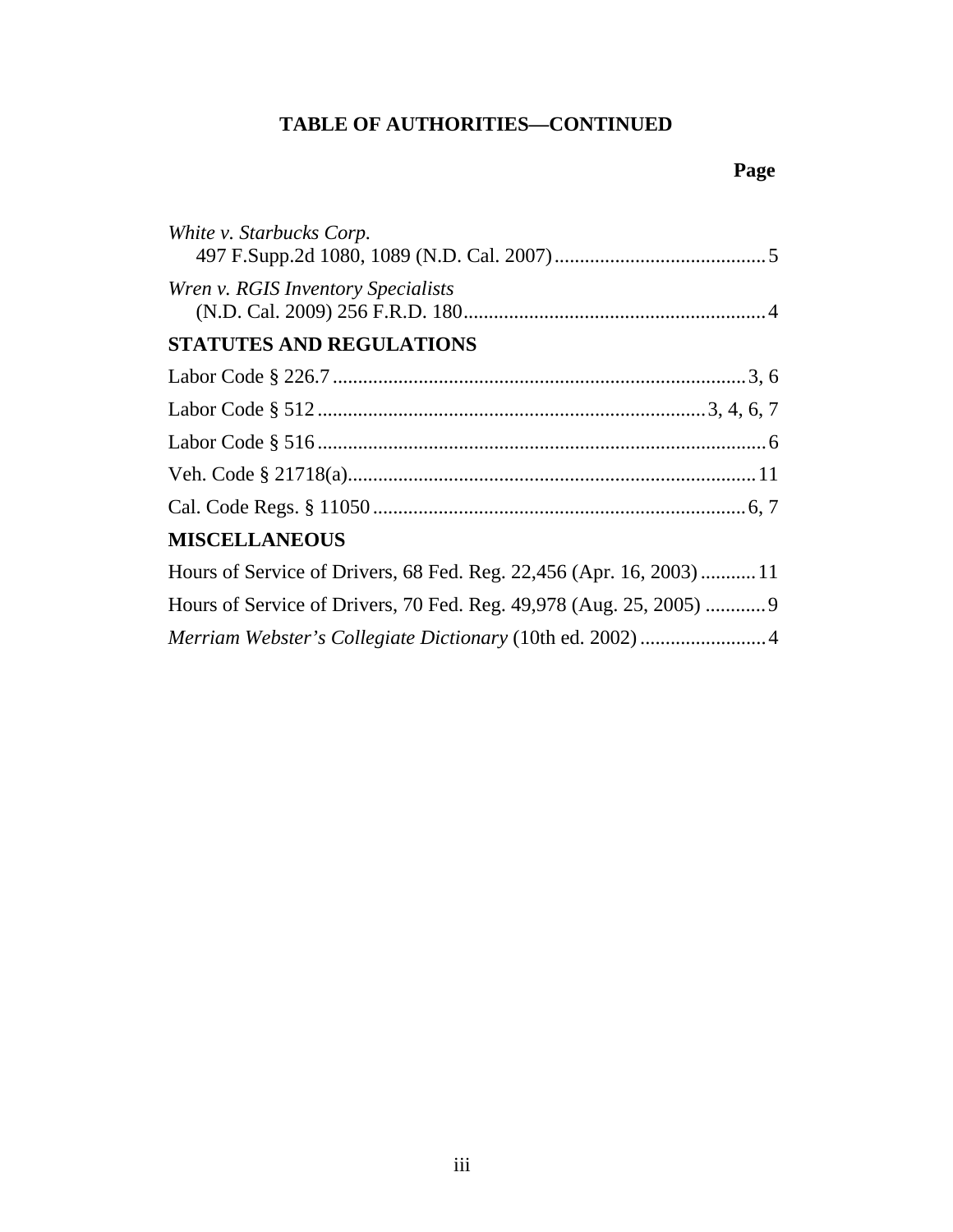#### **INTEREST OF THE** *AMICI CURIAE*

The American Trucking Associations, Inc. ("ATA") is a trade association of motor carriers, state trucking associations, and national trucking conferences created to promote and protect the interests of the trucking industry. Directly and through its affiliated organizations, ATA represents over 30,000 companies and every type and class of motor carrier operation in the United States. ATA regularly advocates the trucking industry's common interests before state and federal courts. Because of their effects on the trucking industry, ATA and its members have a strong interest in the interpretation of wage and hour regulations.

The California Trucking Association ("CTA") is the largest state trucking organization in the United States, providing comprehensive policy, regulatory, legislative and training support to our member companies. CTA members range from one-truck operators to the largest international trucking companies in the world and who provide safe and efficient goods movement to every sector of the United States economy. In California, 1 out of every 12 jobs is related to the trucking industry.

#### **ARGUMENT**

Under the Labor Code, an employer must "provide" meal breaks to employees, and incurs liability if it "require[s]" them to work through their breaks. Neither the Code nor the accompanying wage orders require an employer to *force* a work break on employees, as plaintiffs propose. The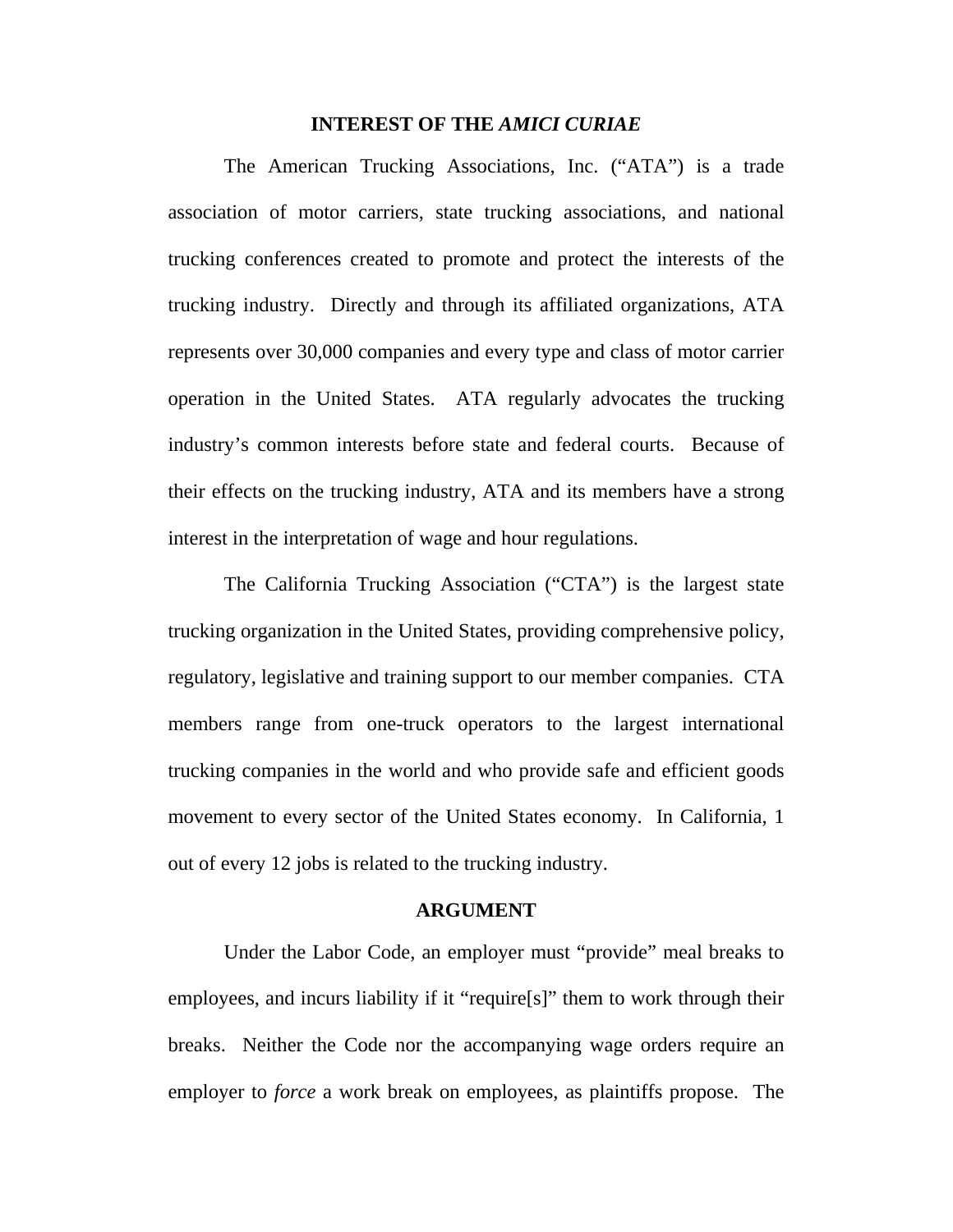Court of Appeal's decision was correct and should, in this respect, be affirmed. $1$ 

Plaintiffs' theory lacks a statutory or regulatory basis and would create a series of perverse incentives and unreasonable consequences. Those shortcomings would be particularly pronounced in the case of ATA and CTA members. In the trucking industry, there is no practical method by which to ensure that employees take meal breaks at specified times. Imposing such a mandate would require truck drivers to take breaks at inconvenient times or at unsafe locations. The Labor Code should not be interpreted in a manner that would produce such unreasonable consequences.

## **I. AS THE COURT OF APPEAL CORRECTLY HELD, THE MEAL BREAK REQUIREMENT IS SATISFIED WHEN THE EMPLOYER MAKES MEAL PERIODS AVAILABLE TO EMPLOYEES.**

Under the Labor Code and applicable wage orders, an employer is required only to *provide* a meal period, not to *force* an unpaid break on its employees. Although the parties have gone to great lengths to explain their theories, this issue can and should be resolved through the elementary tools of statutory construction. None of plaintiffs' efforts to undermine the plain language of the statute changes this result.

<sup>&</sup>lt;sup>1</sup> *Amici* take no position on the remaining issues in this case.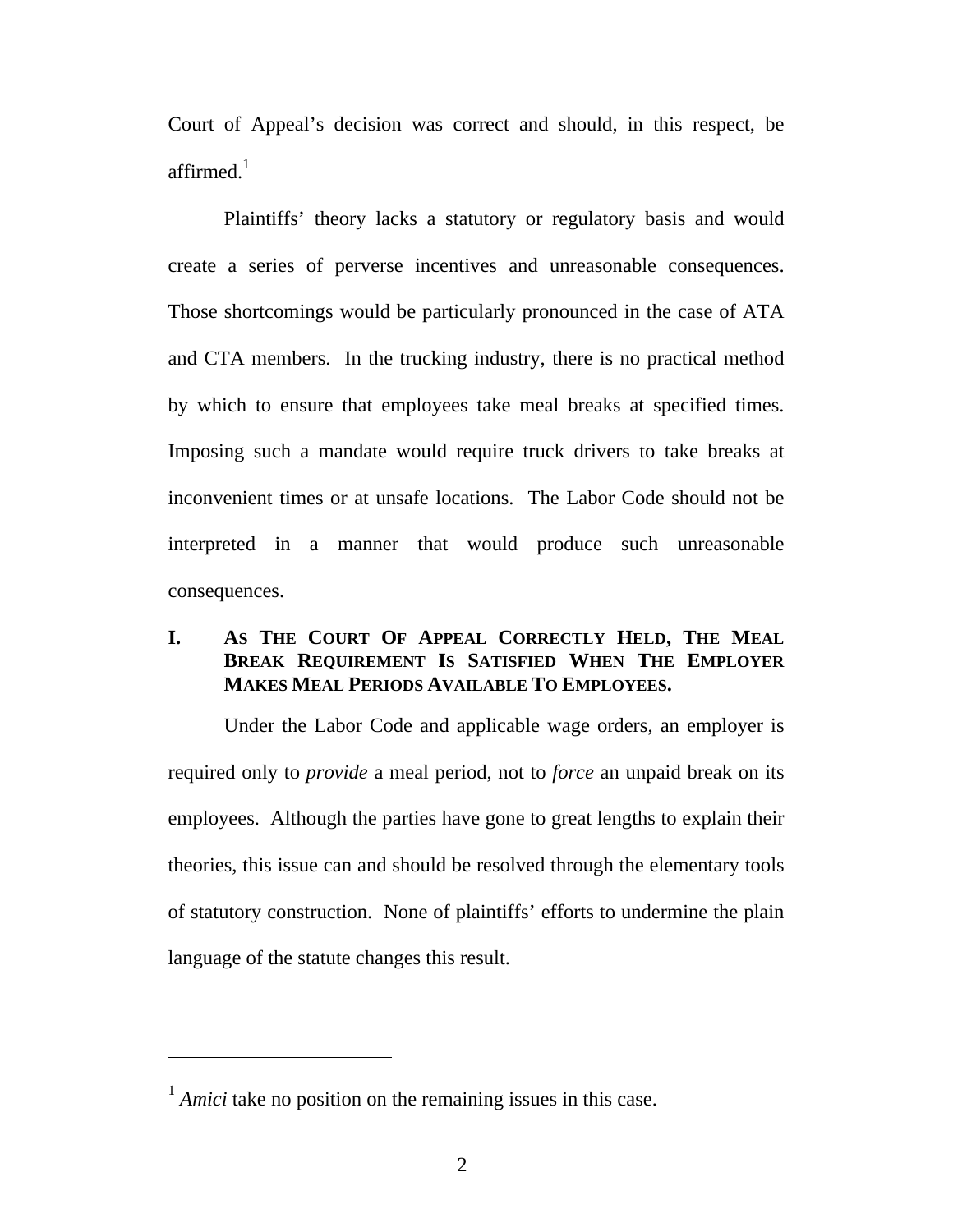### **A. The Plain Language Of Labor Code Sections 226.7 And 512 Requires Only That A Meal Period Be Made Available.**

In construing statutory language, this Court's "fundamental task . . . is to ascertain the intent of the lawmakers so as to effectuate the purpose of the statute." *Day v. City of Fontana* (2001) 25 Cal.4th 268, 272. The first step is always to "examin[e] the statutory language, giving the words their usual and ordinary meaning." *Id.* Absent ambiguity, that plain language governs. *People v. Lawrence* (2000) 24 Cal.4th 219, 230-31.

The Legislature's meal-break requirements unambiguously impose a duty upon employers to make a meal period available, but they do not impose upon the employers an enforcement obligation to ensure that the employees take these unpaid breaks. The parties agree that two Labor Code provisions are relevant: Section 226.7 and Section 512(a). The terms of these enactments preclude plaintiffs' interpretation of employers' obligations.

Section 226.7 defines the employer's obligation and specifies a penalty for noncompliance. Both of these subsections are satisfied when an employer makes a meal period available, regardless of whether the employee opts to forgo the meal:

> (a) No employer shall *require* any employee to work during any meal or rest period mandated by an applicable order of the Industrial Welfare Commission.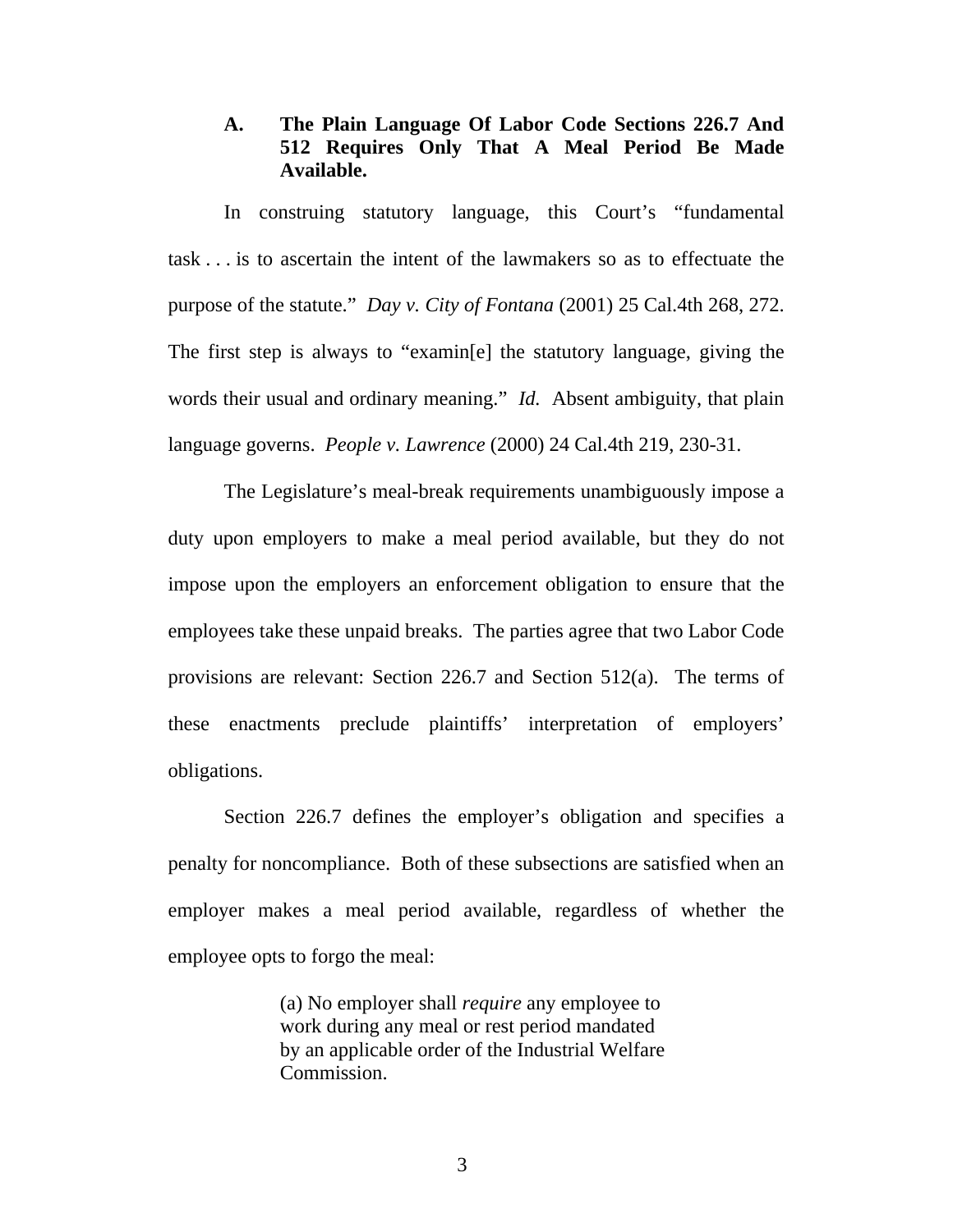(b) If an employer fails to *provide* an employee a meal period or rest period in accordance with an applicable order of the Industrial Welfare Commission, the employer shall pay the employee one additional hour of pay at the employee's regular rate of compensation for each work day that the meal or rest period is not provided.

(Emphases added.) Likewise, under Section 512(a),

[a]n employer may not employ an employee for a work period of more than five hours per day without *providing* the employee with a meal period of not less than 30 minutes . . . .

(Emphasis added.)

 $\overline{a}$ 

The key term used by the Legislature in both Section 226.7 and Section 512(a) is "provide." Employing the "usual and ordinary meaning" of that word, the employer's responsibility is to make a meal period available. *See, e.g.*, *Brown v. Fed. Exp. Corp.* (C.D. Cal. 2008) 249 F.R.D. 580, 585 ("The word 'provide' means 'to supply or make available.'") (quoting *Merriam Webster's Collegiate Dictionary* (10th ed. 2002) 937). Including *Brown*, ten federal courts have concluded, as did the Court of Appeal, that the employer's duty is discharged when it makes a meal break available. $^{2}$  Those courts are correct, and no further analysis is required.<sup>3</sup>

<sup>2</sup> *See Marlo v. United Parcel Serv., Inc.* (C.D. Cal. May 5, 2009) 2009 WL 1258491, at \*9 (Pregerson, J.); *Watson-Smith v. Spherion Pac. Workforce, LLC* (N.D. Cal. Feb. 20, 2009) 2009 WL 426122, at \*1 (White, J.); *Wren v. RGIS Inventory Specialists* (N.D. Cal. 2009) 256 F.R.D. 180, 208 (Spero, J.); *Kimoto v. McDonald's Corps.* (C.D. Cal. Aug. 19, 2008) 2008 WL 4690536, at \*4 (Gutierrez, J.); *Gabriella v. Wells Fargo Fin., Inc.* (N.D.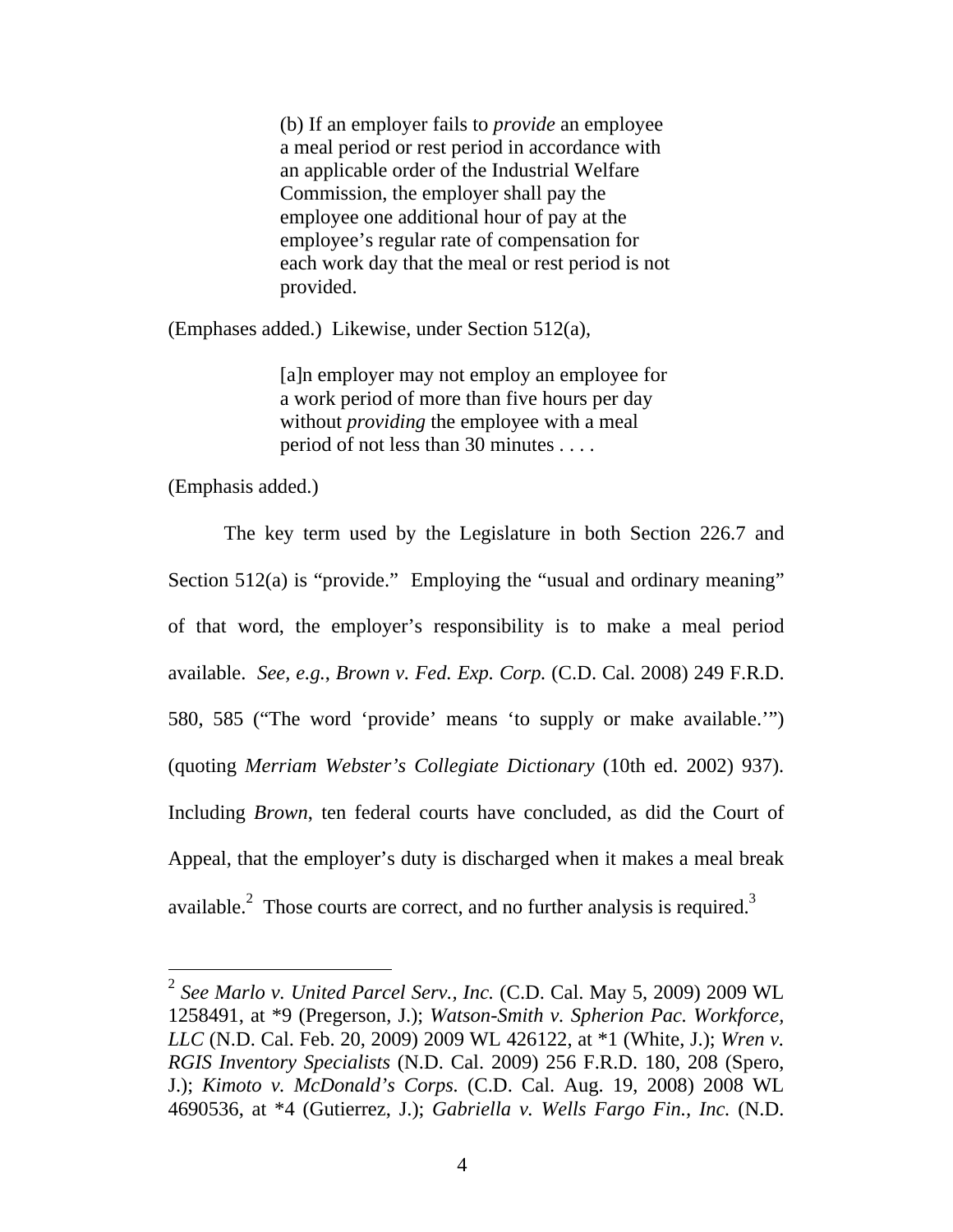Plaintiffs' response to Section 512(a) is unavailing. They contend that the word "providing" cannot take on its customary meaning because such an interpretation would nullify the remainder of the provision, which specifies that certain employees may waive their meal periods. Reply Br. at 11. As plaintiffs view Section 512(a), if *some* employees may waive their meal periods, then it must be the case that other employees may not. *Id.* This approach misunderstands the nature of a meal-period waiver. "[T]he waiver applies to the employer's obligation to 'provide' a meal break, not to the employee's decision to take a meal break." *Kenny v. Supercuts, Inc.* (N.D. Cal. 2008) 252 F.R.D. 641, 645. Thus, a waived meal period need not be offered by the employer, a different issue entirely than an employee's decision to forgo a meal break on a certain day.

### **B. The Orders From The Industrial Welfare Commission Do Not Impose Different Requirements.**

Notwithstanding the weight of authority suggesting the opposite conclusion, plaintiffs view the Labor Code as performing no function other

 $\overline{a}$ 

Cal. Aug. 4, 2008) 2008 WL 3200190, at \*3 (Illston, J.); *Perez v. Safety-Kleen Sys., Inc.* (N.D. Cal. 2008) 253 F.R.D. 508, 515 (Hamilton, J.); *Salazar v. Avis Budget Group, Inc.* (S.D. Cal. 2008) 251 F.R.D. 529, 534 (Gonzalez, C.J.); *Kenny v. Supercuts, Inc.* (N.D. Cal. 2008) 252 F.R.D. 641, 646 (Breyer, J.); *White v. Starbucks Corp.* (N.D. Cal. 2007) 497 F.Supp.2d 1080, 1089 (Walker, C.J.).

 $3$  This case arises in the context of class certification. The Court of Appeal determined that, absent evidence of a policy prohibiting meal breaks, class treatment was inappropriate. 165 Cal. App. 4th at 59. Given the wide array of reasons individual employees may have for taking or forgoing their meal breaks, this conclusion should be affirmed.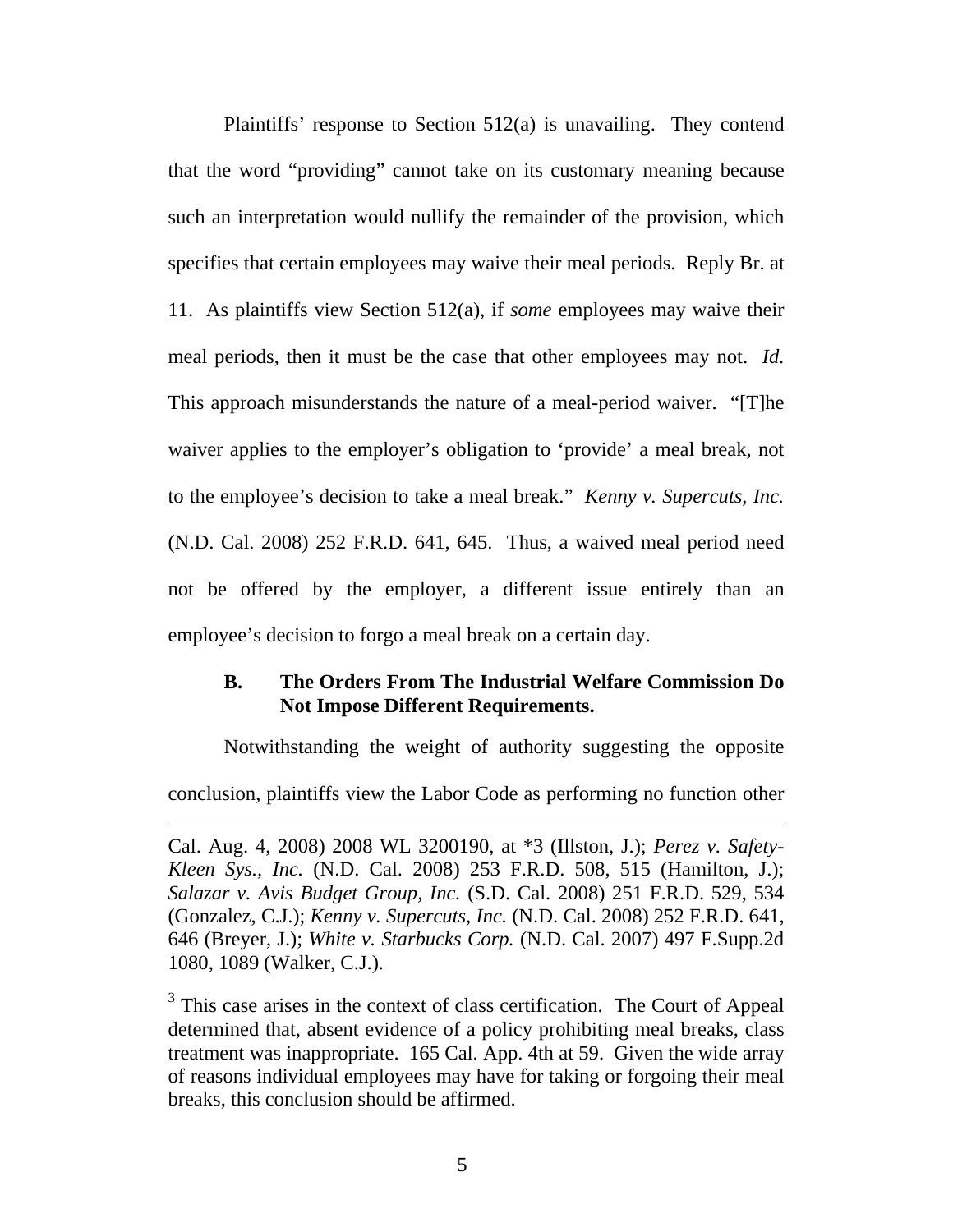than incorporating the wage orders issued by the Industrial Welfare Commission ("IWC"). Reply Br. at 6-7.They see the wage orders as imposing on employers an affirmative duty to *prevent* their employees from engaging in any work activities during the meal period provided. *Id.* at 8- 10. That approach is doubly flawed.

*First*, although both Section 226.7(a) and Section 226.7(b) reference the IWC wage orders, they are very specific in their requirements. Section 226.7(a) prohibits an employer from "requir[ing]" an employee to work during an IWC-mandated meal or rest break, and Section 226.7(b) specifies premium wages if an employer fails to "provide" an IWC-mandated break. Thus, the Legislature did not delegate to the IWC the authority to impose more onerous requirements.<sup>4</sup>

*Second*, the applicable wage order is entirely consistent with the statutory mandate. The current wage order, No. 5-2001, provides that "[n]o employer shall employ any person for a work period of more than five (5) hours without a meal period of not less than 30 minutes." 8 Cal. Code

(Emphasis added.)

<sup>&</sup>lt;sup>4</sup> Indeed, the Legislature foreclosed the possibility of the IWC superseding the statutory enactment in Section 516 of the Labor Code, which provides:

*Except as provided in Section 512*, the Industrial Welfare Commission may adopt or amend working condition orders with respect to break periods, meal periods, and days of rest for any workers in California consistent with the health and welfare of those workers.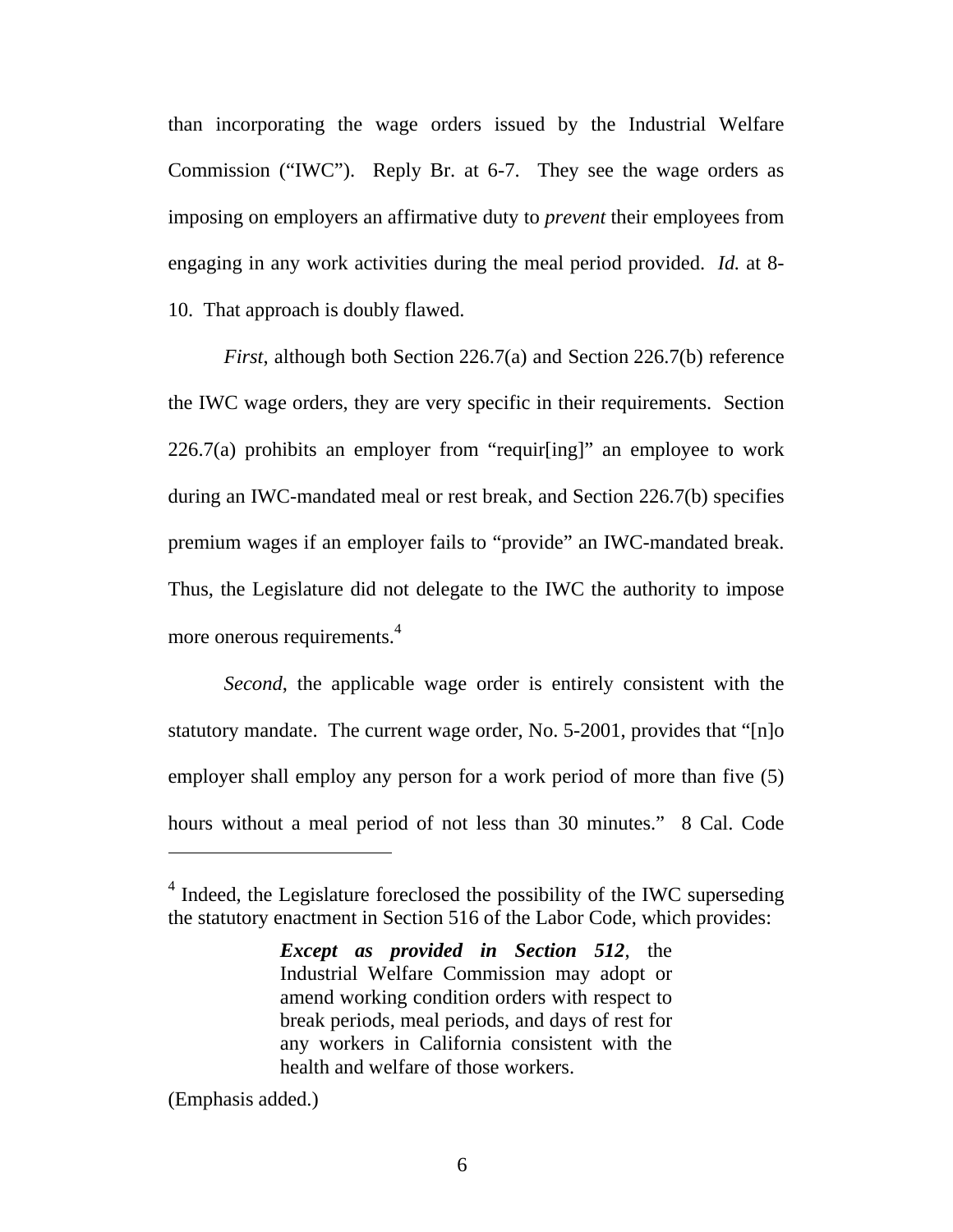Regs. § 11050, subd. (11)(A). Although this language is silent on whether an employer may provide the meal period or must also require the employee to take it, the accompanying remedy provision resolves any confusion, in terms that track Section 512 of the Labor Code:

> If an employer fails to *provide* an employee a meal period in accordance with the applicable provisions of this Order, the employer shall pay the employee one (1) hour of pay at the employee's regular rate of compensation for each work day that the meal period is not provided.

*Id.* § 11050, subd. (11)(B) (emphasis added). Thus, read in context, the applicable wage order is entirely consistent with the statutory text discussed above. Indeed, at the hearing at which this remedy was announced, IWC Commissioner Barry Broad explained that it was intended to apply to "an employer who says, 'You do not get lunch today, you do not get your rest break, you must work now.'" *Murphy v. Kenneth Cole Prods., Inc.* (2007) 40 Cal.4th 1094, 1110 (quoting Transcript, IWC Public Hearing (June 30, 2000), at 30). This limited role differs dramatically from plaintiffs' approach, which is simply inconsistent with the applicable legislative and administrative pronouncements.

### **II. PLAINTIFFS' CONTRARY INTERPRETATION OF THE MEAL BREAK REQUIREMENT WOULD HAVE SERIOUS EFFECTS ON THE TRUCKING INDUSTRY.**

The Labor Code, read in conjunction with the operative wage orders, requires the conclusion that an employer is required only to make a meal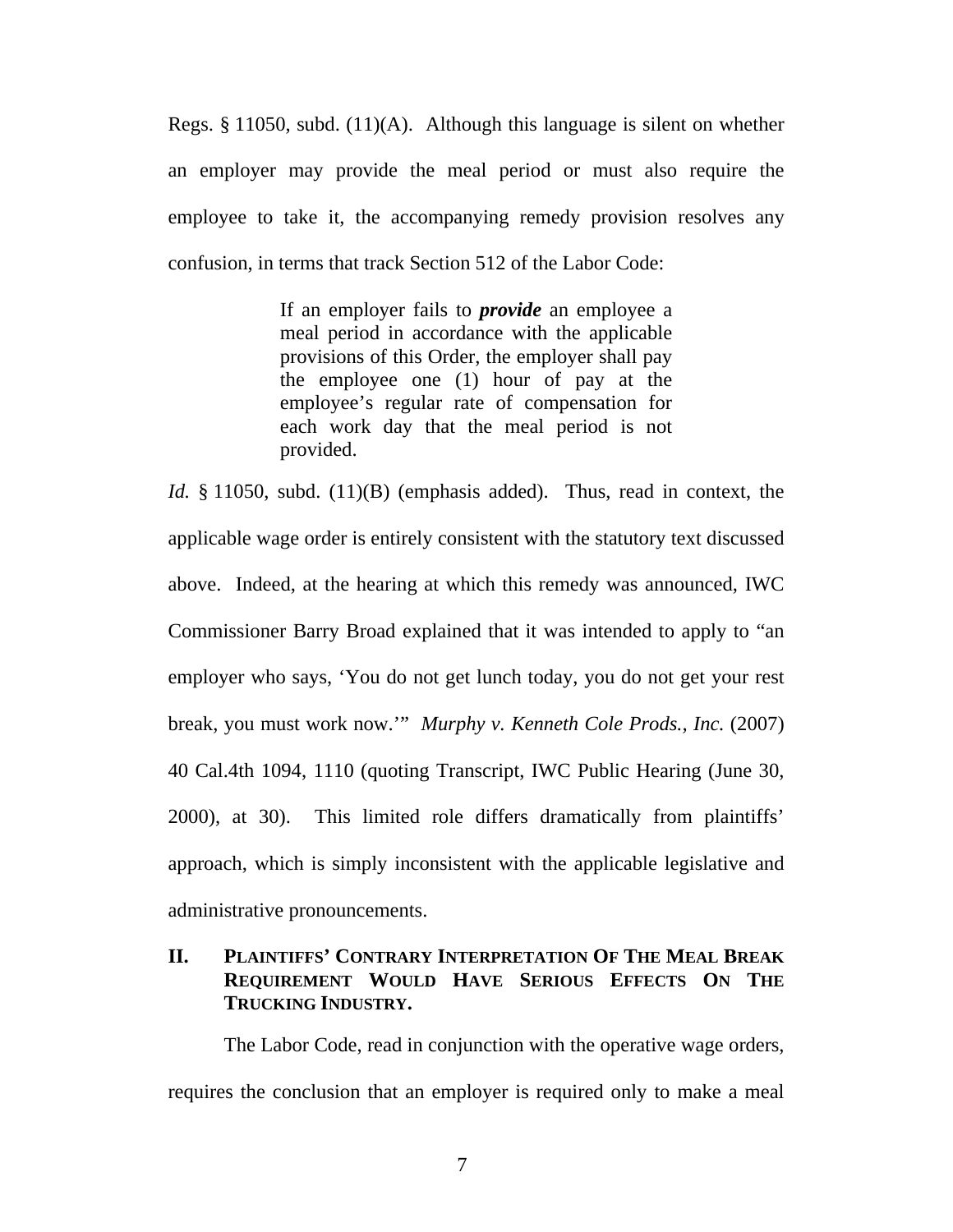break available to its employees. However, even if the language were ambiguous, the same result would be compelled. "Where more than one statutory construction is arguably possible, [this Court's] 'policy has long been to favor the construction that leads to the more reasonable result.'" *Comm'n on Peace Officer Standards & Training v. Superior Court* (2007) 42 Cal.4th 278, 290 (quoting *Webster v. Superior Court* (1988) 46 Cal.3d 338, 343). "This policy derives largely from the presumption that the Legislature intends reasonable results consistent with its apparent purpose." *Copley Press, Inc. v. Superior Court* (2006) 39 Cal.4th 1272, 1291.

Here, a policy that would require employers to *impose* meal breaks on their employees would be manifestly unreasonable, particularly as applied to employers within the trucking industry. Such a policy would be impossible to enforce, would prove unsafe and inconvenient for drivers, and would create perverse incentives. Each of these considerations counsels against plaintiffs' interpretation of the Labor Code.

### **A. Mandatory Meal Periods Would Be Impossible To Enforce For Motor Carrier Operators.**

Requiring employers to enforce meal breaks would be logistically impossible for certain industries such as trucking. In the trucking industry, most employees are located far from their supervisors. Monitoring employee compliance with meal-break requirements—as contemplated by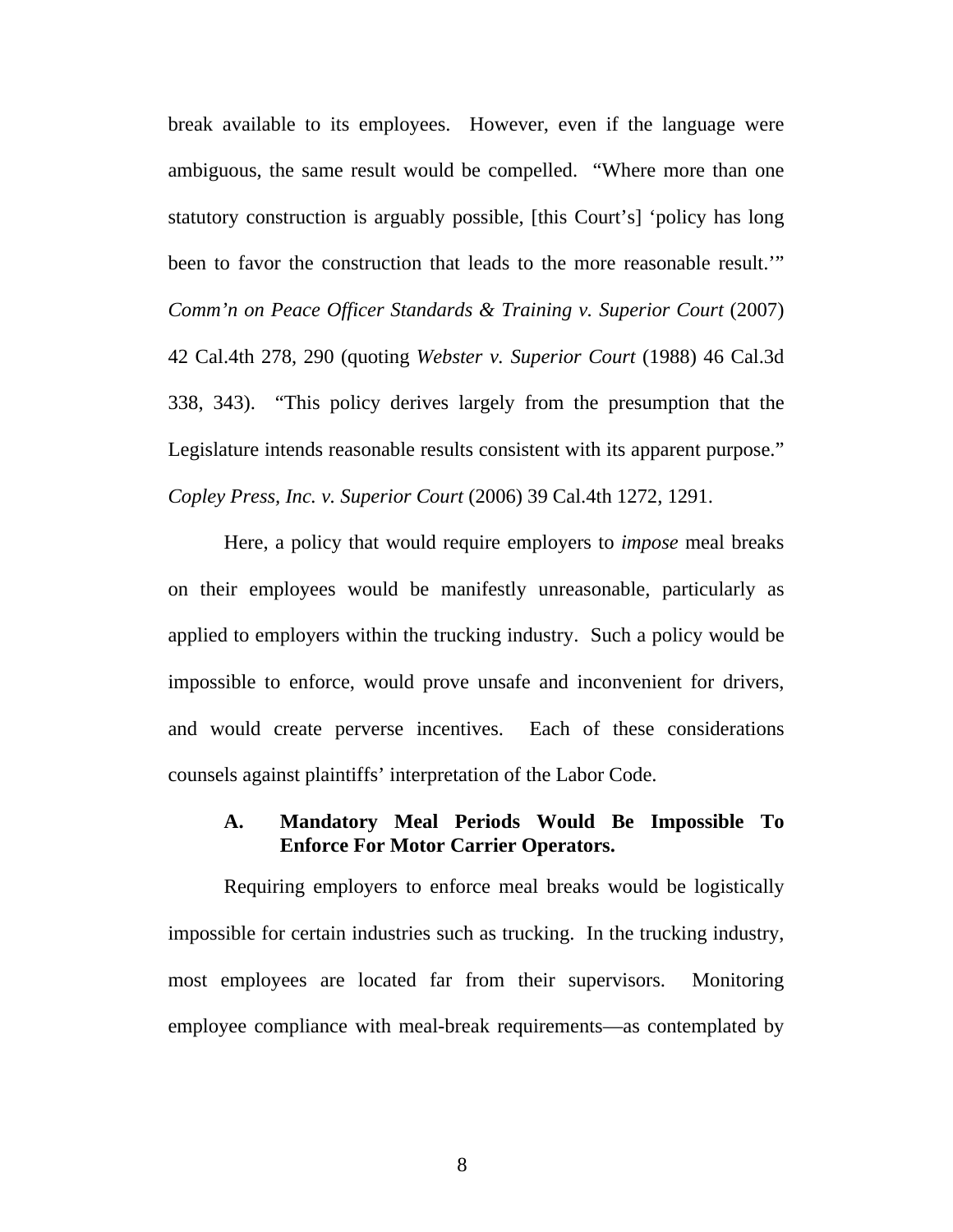plaintiffs—would be difficult. Enforcing those requirements would be impossible.

The federal government has recognized as much. In amending the hours-of-service regulations for interstate motor carriers in 2005, the Federal Motor Carrier Safety Administration considered and rejected mandating a rest break after it "concluded that such a break would be difficult for State and Federal enforcement personnel to verify and would significantly interfere with the operational flexibility motor carriers and drivers need to manage their schedules." Hours of Service of Drivers (Aug. 25, 2005) 70 Fed. Reg. 49,978, 50,011.

Although this concern is particularly pronounced for motor vehicle operators, it is certainly not unique. Indeed, Chief Judge Walker, in addressing the meal-period requirement in *White*, noted that "making employers ensurers of meal breaks . . . would be impossible to implement for significant sectors of the mercantile industry (and other industries) in which large employers may have hundreds or thousands of employees working multiple shifts." 497 F.Supp.2d at 1088. As the U.S. Supreme Court has recognized, "time clocks do not necessarily record the actual time worked by employees," *Anderson v. Mt. Clemens Pottery Co.* (1946) 328 U.S. 680, 690, so employers would need to employ another layer of supervisors simply to monitor employee break patterns. It is implausible that the Legislature would have intended to impose this burden on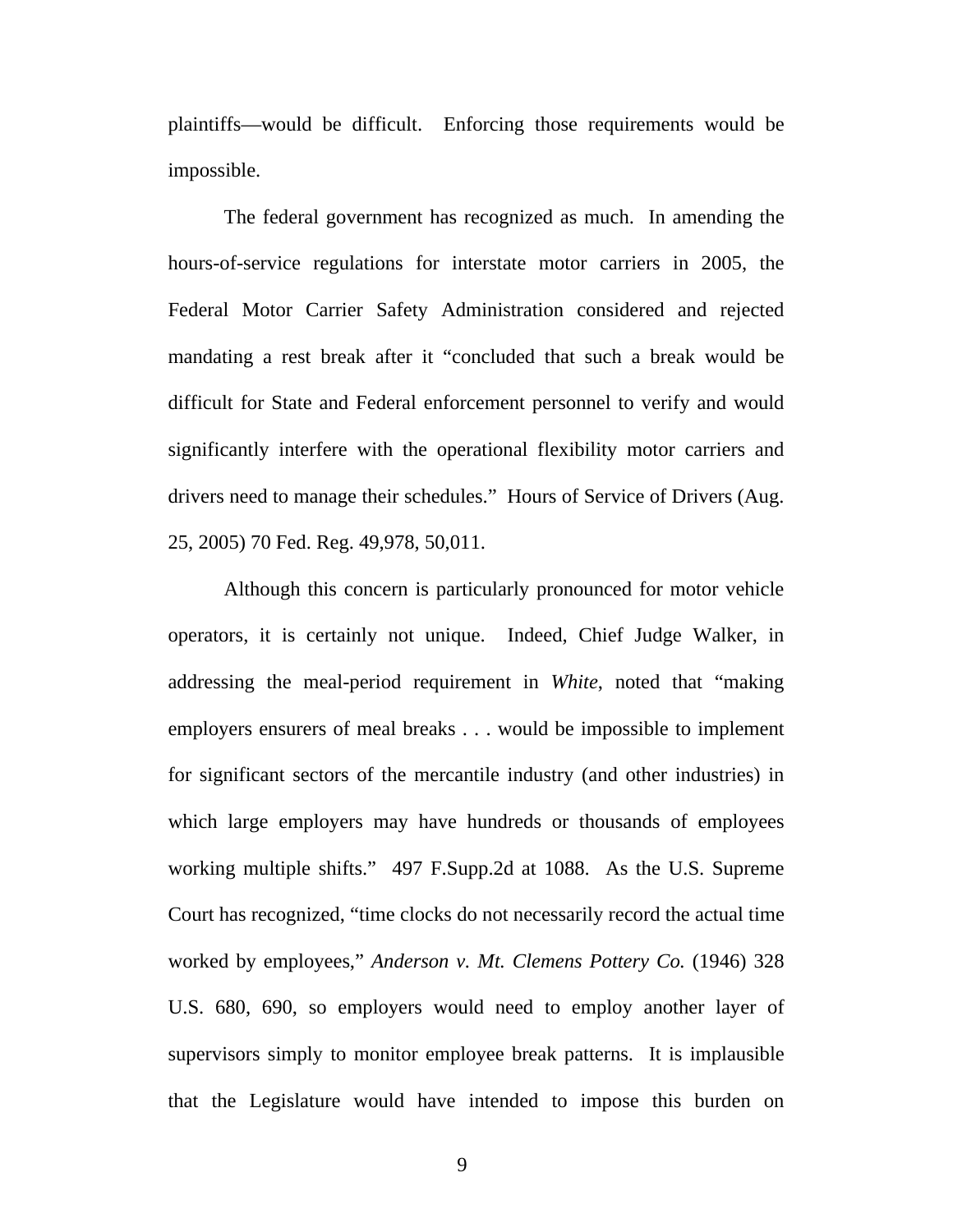employers without a comparably large benefit for employees. However, no such benefit has been identified.

One reason why meal-period enforcement would be so difficult under plaintiffs' approach is that the interests of employers and employees would be directly at odds. As Judge Fischer explained, a mandatory meal period would "create perverse incentives, encouraging employees to violate company meal break policy in order to receive extra compensation under California wage and hour laws." *Brown*, 249 F.R.D. at 585. That sort of inequitable benefit could not have been the Legislature's intent.

### **B. Mandatory Meal Periods Would Be Unsafe And Inconvenient For Drivers.**

Plaintiffs' approach to meal breaks contemplates workers who punch out, enjoy their lunch, and then seamlessly return to their work. In practice, motor carrier operators cannot simply stop working and then resume 30 minutes later. They must identify a safe and convenient location to park their trucks.

If meal periods were mandated at specified times, then ATA and CTA members would be forced to decide between violating these requirements and putting their employees in potentially unsafe situations. Ordinarily, motor vehicle operators plan their breaks to be convenient and to avoid detours. But if construction or traffic delay a truck's planned break such that a break deadline is imminent, the only possible solution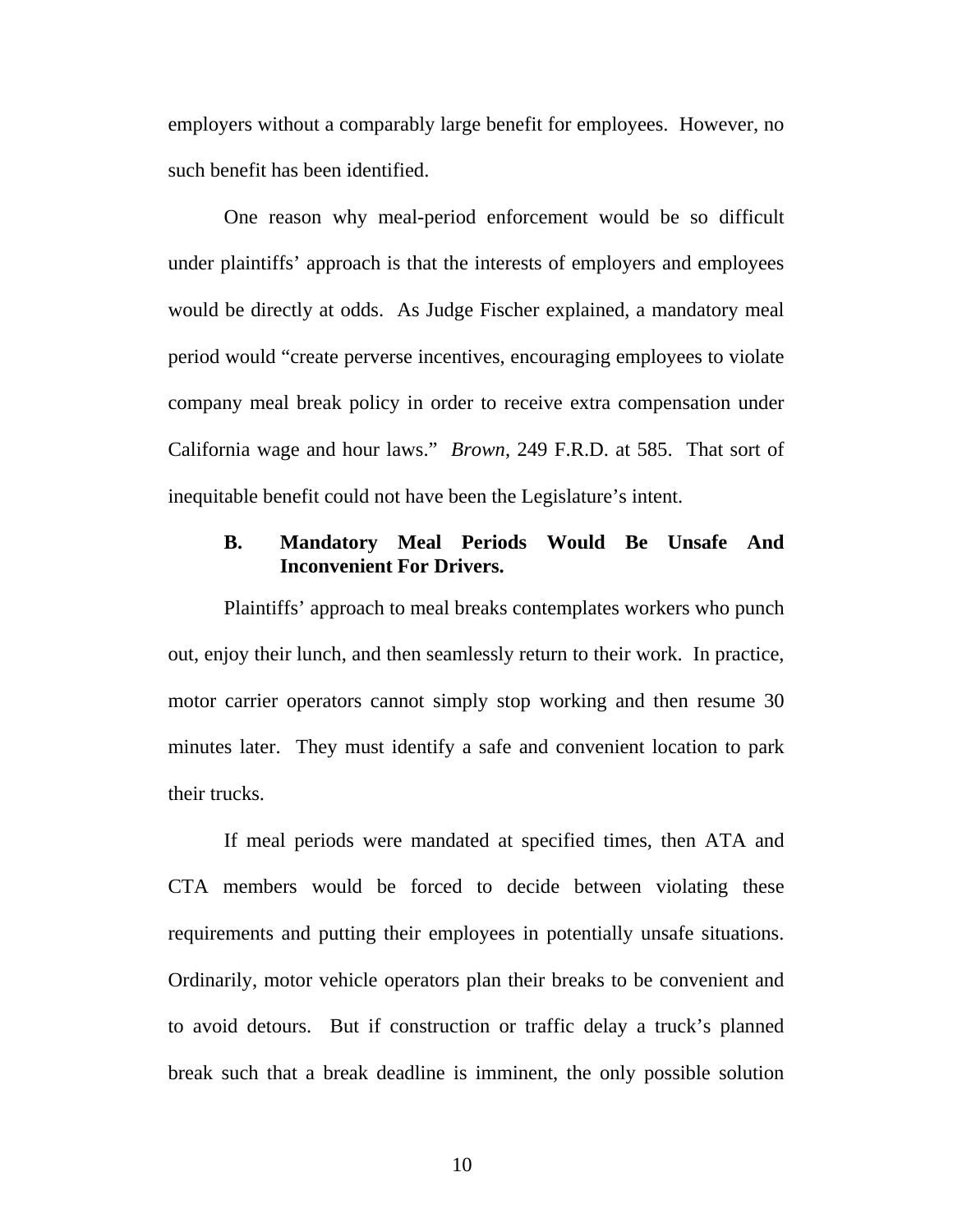might be pulling over to the side of the road, which can be dangerous. California law recognizes as much by prohibiting roadside stops except in limited situations, such as emergencies. Veh. Code § 21718(a). Indeed, federal regulations recognize that "breaks can be expected to naturally occur during the course of" a day at times that are convenient for the driver. Hours of Service of Drivers (Apr. 28, 2003) 68 Fed. Reg. 22,456, 22,475.

Plaintiffs' approach denies this flexibility to drivers. Aside from safety considerations, there are any number of reasons why motor vehicle operators—or any other employees, for that matter—may wish to forgo or shorten a meal period on a particular day. The employee could want to return home earlier to satisfy child-care obligations, attend a doctor's appointment, or avoid rush-hour traffic. The employee may not want to clock-out and extend the workday. Or a motor vehicle operator working in a two-person team may not wish to disturb a teammate during his sleep period. Whatever reasons the employee might have, it is indisputable that the employee has greater freedom when he decides whether to use his meal period. This Court interprets statutes governing conditions of employment in order to protect employee rights. *Sav-On Drug Stores, Inc. v. Superior Court* (2004) 34 Cal. 4th 319, 340. The interpretation of the meal-period requirement that obligates employers to make meal periods available is consistent with that interpretive canon.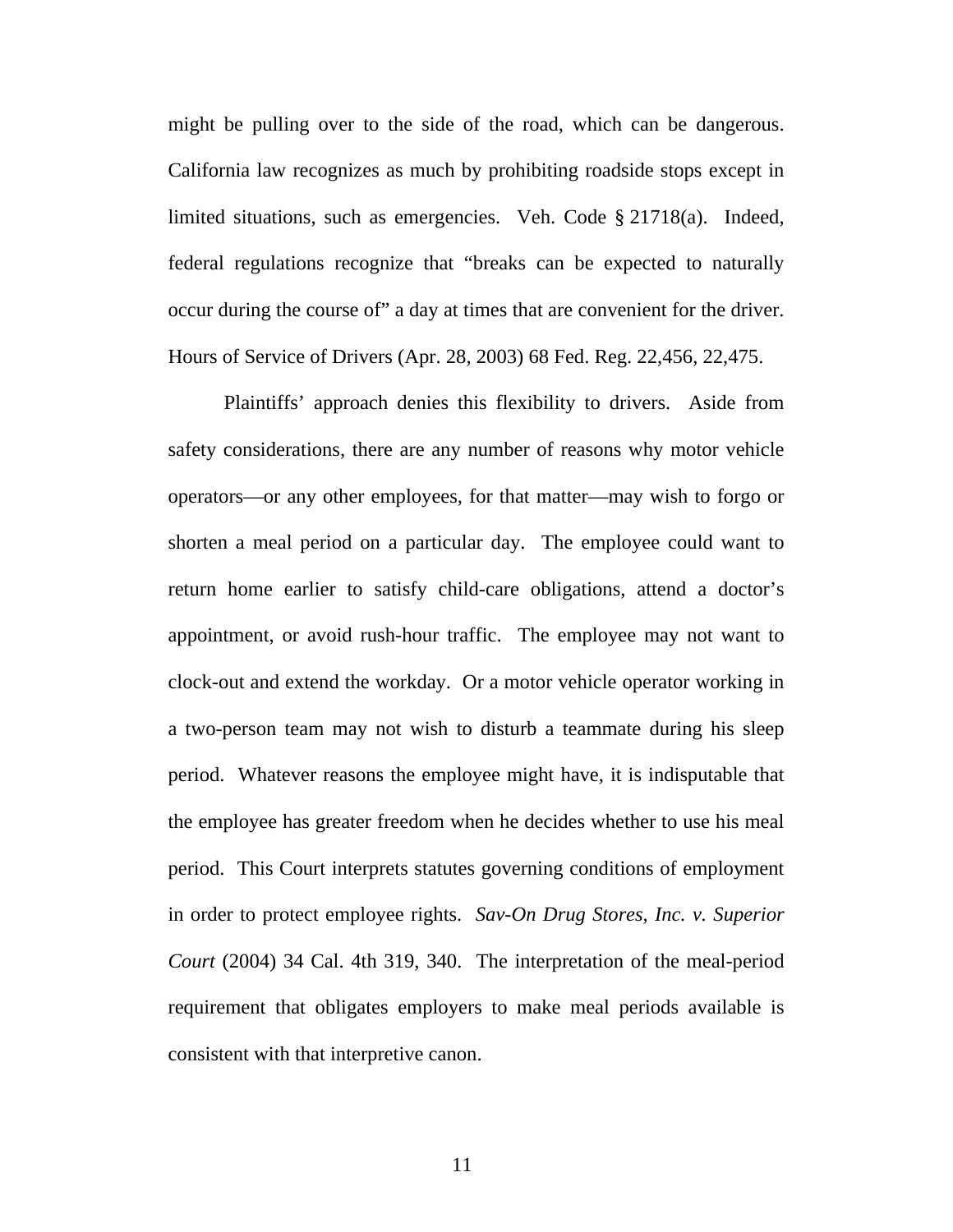## **CONCLUSION**

For the foregoing reasons, the decision of the Court of Appeal should be affirmed.

August \_\_, 2009 Respectfully submitted,

Donald M. Falk (Bar No. 150256) MAYER BROWN LLP Two Palo Alto Square, Suite 300 Palo Alto, CA 94306 (650) 331-2000

\_\_\_\_\_\_\_\_\_\_\_\_\_\_\_\_\_\_\_\_\_\_\_\_\_\_\_

*Attorney for Amici Curiae*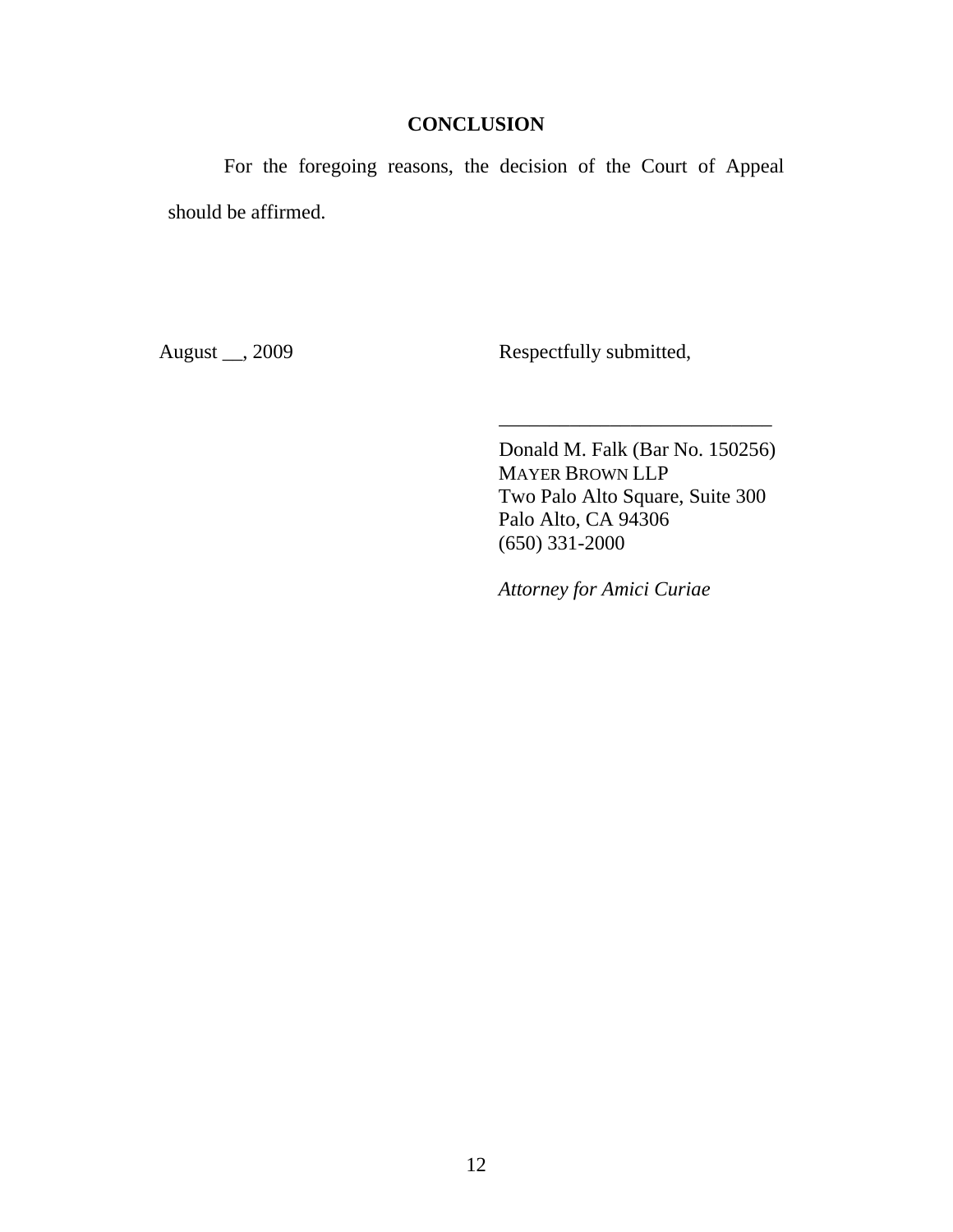# **CERTIFICATE OF WORD COUNT**

(California Rule of Court 8.520(c)(1))

According to the word count facility in Microsoft Word 2002, this brief, including footnotes but excluding those portions excludable pursuant to Rule 8.520(c)(3), contains 2569 words, and therefore complies with the 14,000-word limit contained in Rule  $8.520(c)(1)$ .

August \_\_, 2009

Donald M. Falk *Attorney for Amici Curiae*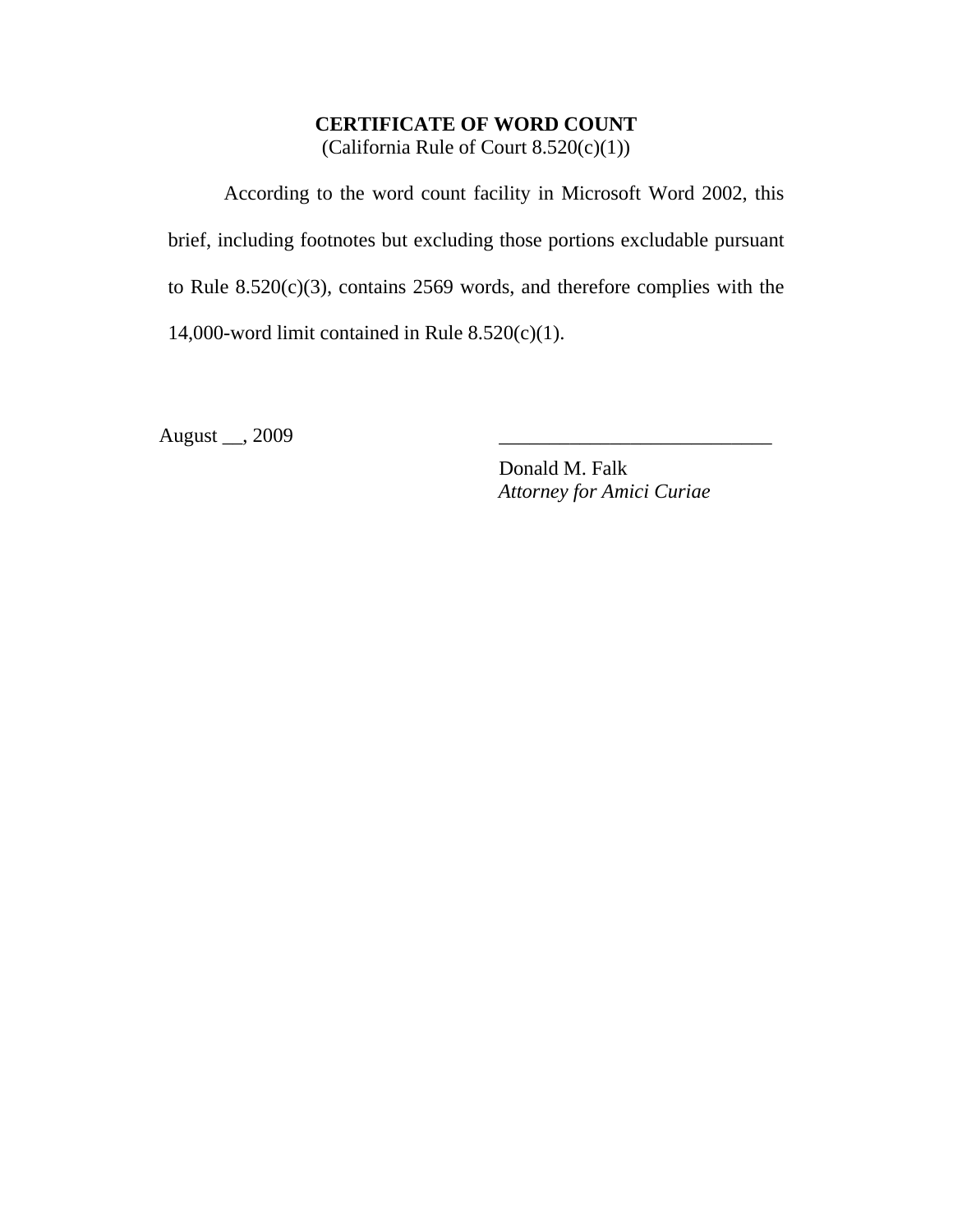#### **CERTIFICATE OF SERVICE**  S166350

I, Donald M. Falk, declare:

I am over the age of eighteen and not a party to the within-entitled action. My business address is Two Palo Alto Square, Suite 300, Palo Alto, CA 94306. On August \_\_, 2009, I served a copy of the within documents:

### APPLICATION OF THE AMERICAN TRUCKING ASSOCIATIONS, INC., AND THE CALIFORNIA TRUCKING ASSOCIATION TO FILE BRIEF AS *AMICI CURIAE* IN SUPPORT OF PETITIONERS AND BRIEF AS *AMICI CURIAE* IN SUPPORT OF PETITIONERS

By placing the document listed above in a sealed overnight with postage thereon fully prepaid, in the United States mailbox at Palo Alto, California, addressed as follows:

*Counsel for Petitioner:* 

Rex S. Heinke Joanna R. Shargel AKIN GUMP STRAUSS HAUER & FELD, LLP 2029 Century Park East, Suite 2400 Los Angeles, CA 90067

Karen J. Kubin MORRISON & FOERSTER, LLP 425 Market Street San Francisco, CA 94105

Laura M. Franze M. Brett Burns HUNTON & WILLIAMS LLP 550 South Hope Street, Suite 2000 Los Angeles, CA 90071

*Counsel for Real Parties in Interest:* 

Kimberly Ann Kralowec SCHUBERT JONCKHEER KOLBE & KRALOWE LLP Three Embarcadero Center, Ste. 1650 San Francisco, CA 94111